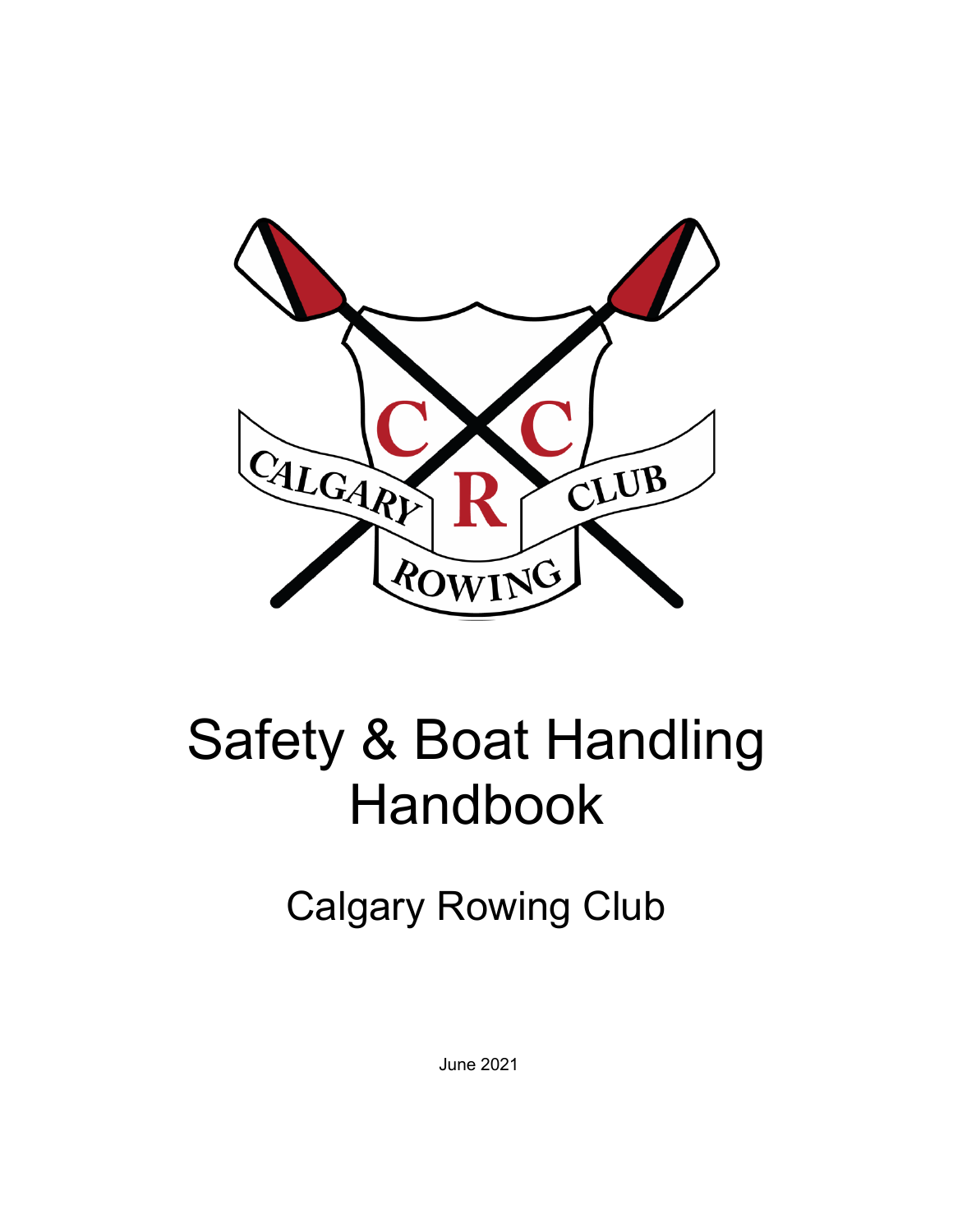

## **CRC Safety and Boat Handling Handbook**

# **Table of Contents**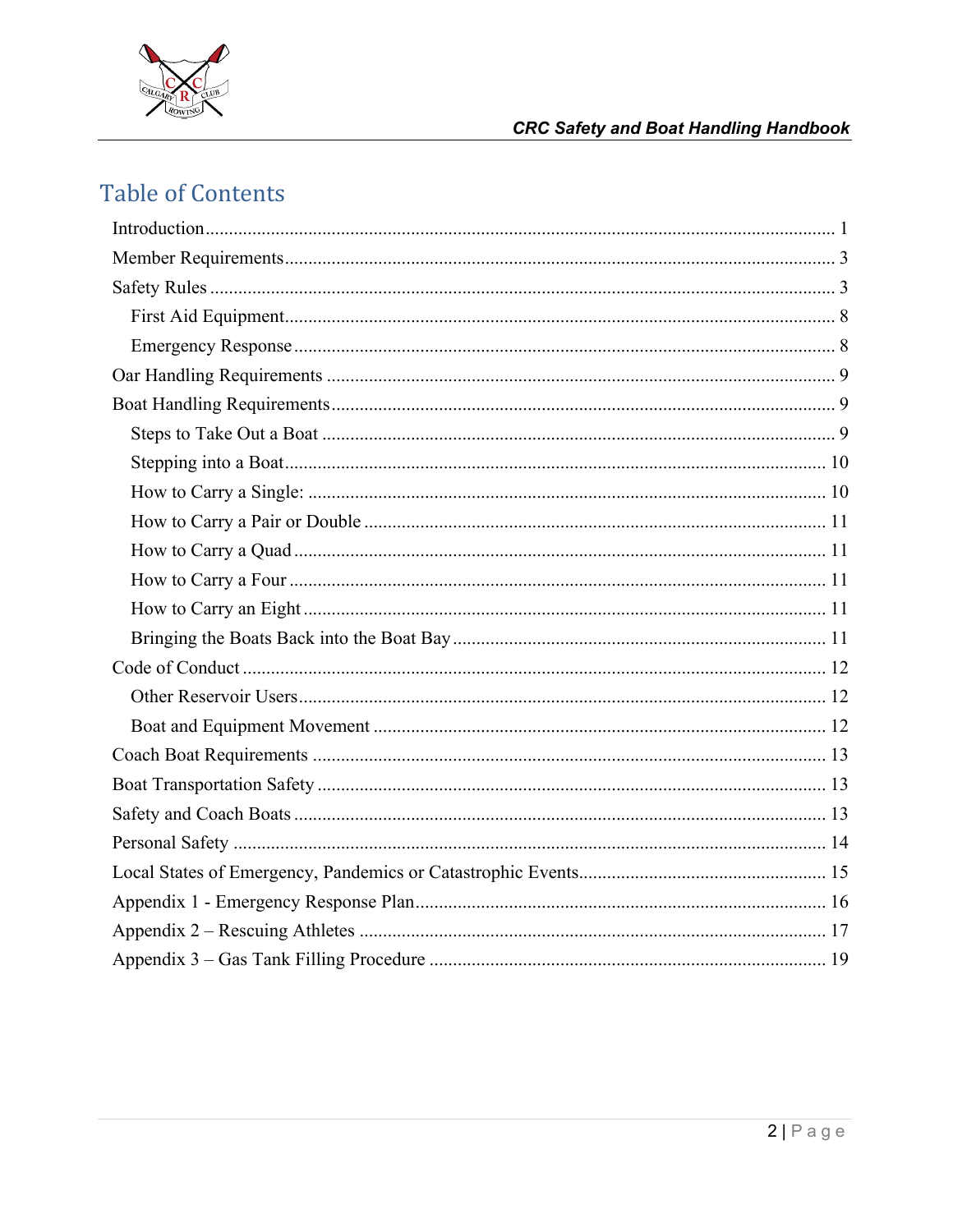

## **Introduction**

The Calgary Rowing Club (CRC) Safety and Boat Handling Handbook outlines the requirements that all club members must follow. Following these guidelines will help ensure that all athletes will have a safe and rewarding experience on and off the water.

## **Member Requirements**

- Act in a manner that will not compromise the safety of themselves, club members, other water users and the public.
- Assess risks before rowing based on your own abilities.
- Abide by the Club's safety rules.
- Be proactive in warning others of impending danger.
- Inform Coaches, Club Manager and other crew/Club members of any medical condition that may present a risk to themselves and/or their crew. In the case of Juniors, parents have a duty to advise the Coach/ Club Manager.
- All crews **MUST** sign themselves out each time going out on the water in the BOAT-USE LOG Book between the Club bays 2 and 3. It is the responsibility of the Bow to sign in and out the boat with the log book. If you do not sign out no-one will know you are on the reservoir and to watch out for you.
- Always let someone know that you are going out on the reservoir and when you expect to return home. This applies to coached practices and individual/private rows.
- Recognize the signs of heat stroke and carry water bottles, sunscreen, eye protection and wear hats during the on-water season.
- Recognize the signs of hypothermia and ensure that athletes are dressed appropriately for conditions when cold water rules are in place.

## **Safety Rules**

As a member of CRC and user of the reservoir, it is critical that these safety rules are reviewed at the beginning of the on-water season to ensure the safety of all members.

#### **Flow Pattern**

• Always in a clockwise direction outside of the course. Review the posted map on the CRC website showing the flow pattern. This is the standard flow pattern unless otherwise informed.

http://www.calgaryrowing.com/Safety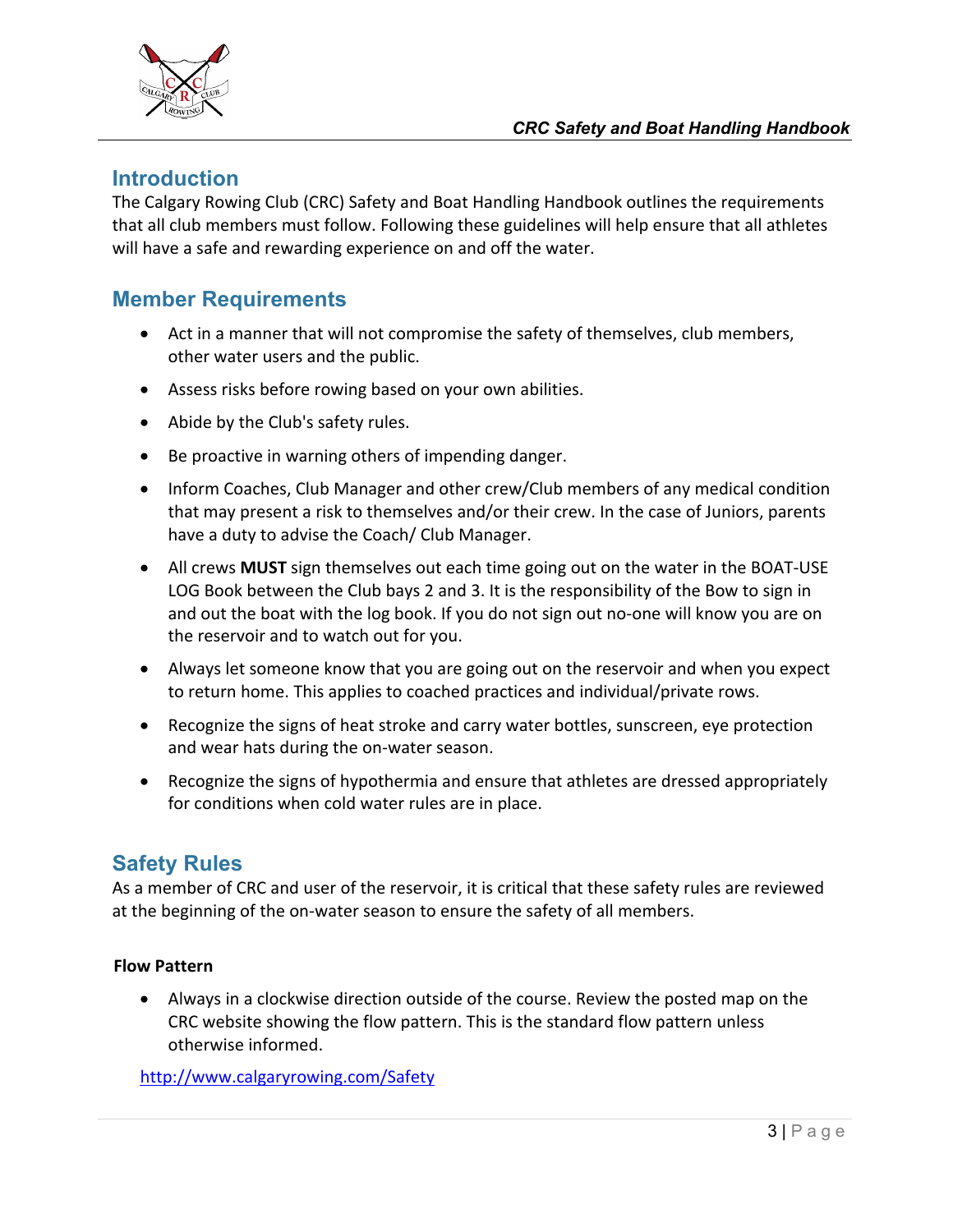

## *CRC Safety and Boat Handling Handbook*

- On calm days, program coaches may allow rowers to row around the full reservoir or towards the sailing club. In both instances, a clockwise direction must be adhered to. At all times, CRC rowers must watch out for members of other boating clubs as well as members of the public who may follow different rules.
- Check your course often to ensure that it is free of obstacles and other boats.

#### **Course Hazards**

Referencing the course flow pattern map (http://www.calgaryrowing.com/Safety), hazards include:

- A concrete outcropping along the shore at the 750m mark on the north side.
- Large rocks along the north shore at the Glenmore causeway.
- Low-water sandbar at the 1750 point (beyond the finish line area).
- Frequent deadheads and floating logs throughout.

#### **Launching and Docking**

- Shells should be launched from the dock with the bow facing north to blend into the correct circulation pattern.
- Shells should be docked from the south end of the dock with the bow facing north.
- Shells should be docked and launched on the Rowing Club side (causeway end) to avoid potential congestion with the Canoe Club on the other end.

#### **Shell Safety Equipment**

- All shells must have a whistle to attract attention in the case of emergency.
- Before rowing, the bow ball, heel restraints, closed vents, and all rigging should be in proper order (e.g., no pins missing, speed washers in place, bolts are in place and tight).

#### **PFDs**

- Must be worn at all times by all rowers (belt pack), coxswains (Horse collar PFD required), and safety boat operators (chest PFD), and coaches (chest PFD). This is a city by-law.
- PFDs are not required to be worn during competition in RCA sanctioned events but must be carried in the boats if required to comply with city by-laws.

#### **Rowing Times**

• No rowing is allowed before sunrise or after sunset.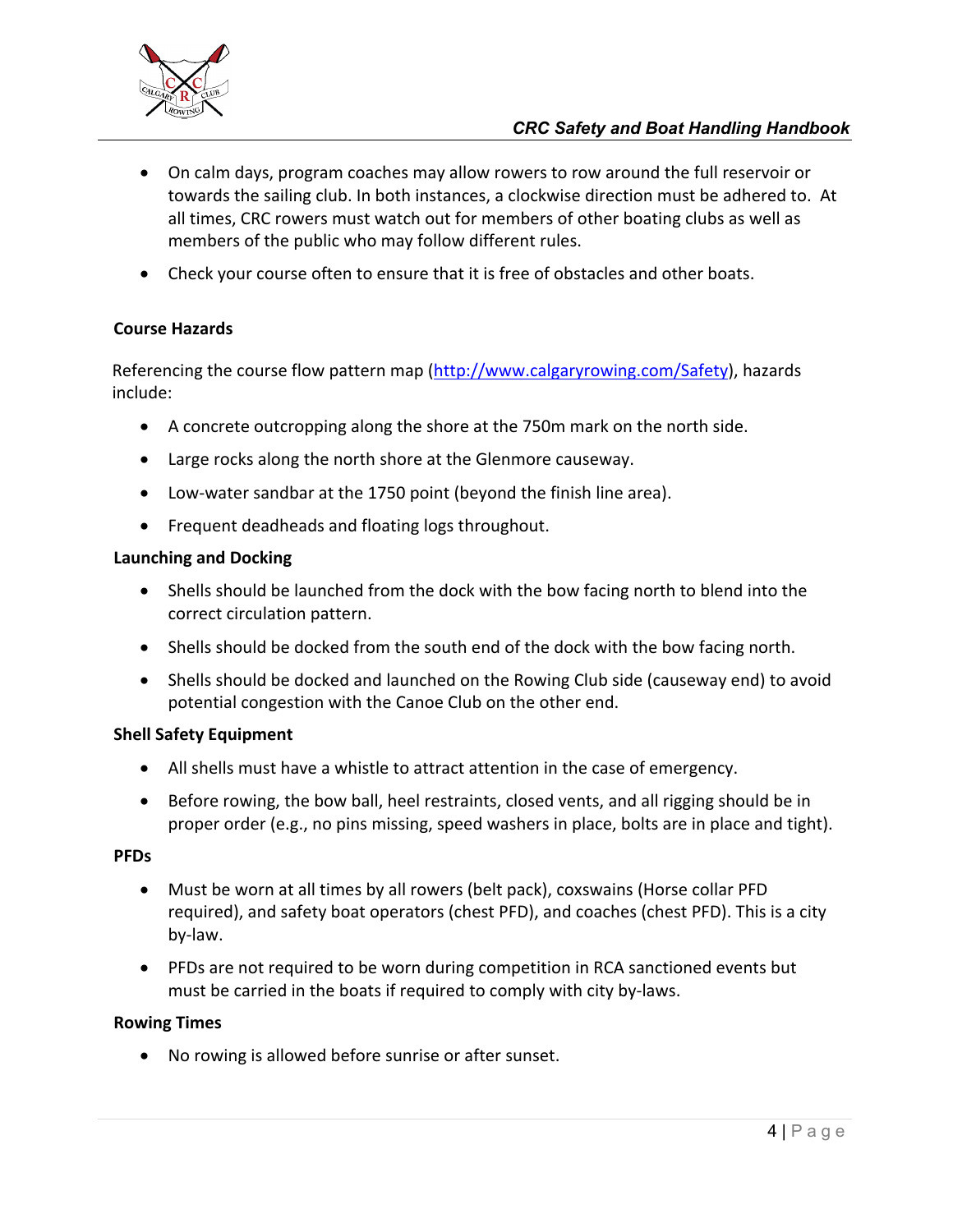

## **Rescue Procedures (flipped shell)**

- Stay with the shell and remain calm. Use your PFD if required and whistle to attract attention. Crew members should attempt to get back into the shell if capable of doing so.
- Check immediately If there are other boats in the vicinity and, if so, to reduce the possibility of collision attract attention (yell or use boat whistle) before trying to get back in. Make sure that you and others are safe before trying to get back in.
- In cold water conditions, crew members should climb on top of the flipped shell to get out of the cold water. If you know how, try to get back in. If you can't, you will be rescued. Flip training is scheduled annually prior to May 1 for athletes who wish to learn how to get back into a boat.
- Other crews should stop rowing and support the flipped crew and gain the attention of the coach boat. Crew can continue rowing once the coach boat has reached the rower. To ensure the safety of the flipped member(s) and to prevent collision, other crews need to warn off other boats from the area.
- Use the whistle attached to the stroke position footboard to attract attention.
- As a last resort swim the boat to shore if no help is available and you cannot get back in.
- Never leave your boat and try to swim ashore.
- If flipped during cold water rules, the athlete should go indoors, change into dry clothes or use a blanket and drink a warm drink to slowly warm-up and avoid hypothermia.

**Note**: Watch the RCA safety video http://rowingcanada.org/rca-safety-video to learn how to get back into your boat.

**Note**: For more information about hypothermia, please see the Canadian Red Cross' fast facts sheet http://www.redcross.ca/cmslib/general/hypothermiafastfacts.pdf

#### **Adverse Weather Conditions**

- Coaches and rowers are responsible to know their limitations and when it is suitable to row.
- Conditions not suitable for rowing include high winds, thunder and lightning storms, fog and heavy rains.
- If lightening is seen or if the golf course lightening horn is activated, all rowers must return immediately to the boathouse. Rowers must wait 30 minutes after the weather has cleared before heading back out on the water.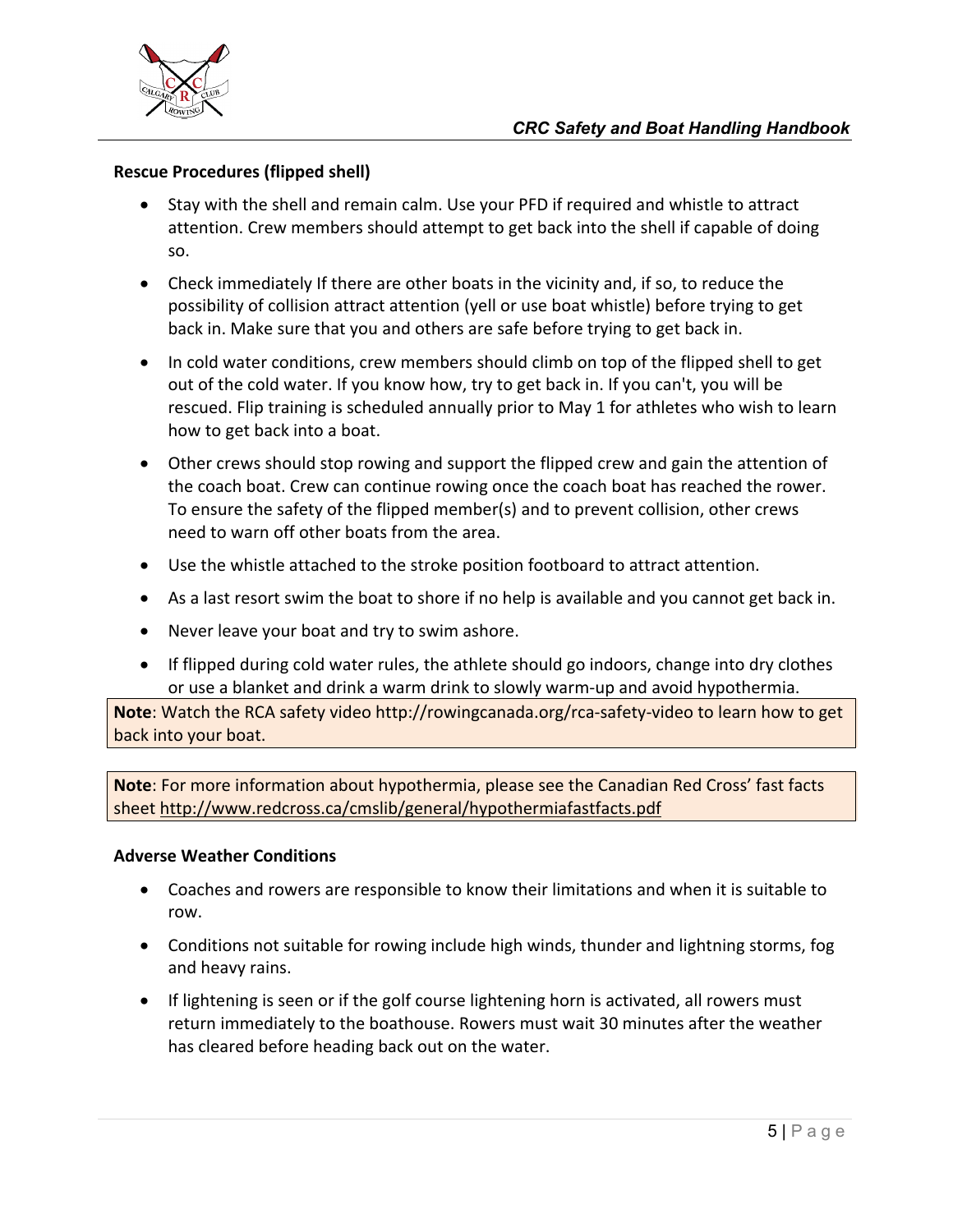

## **Cold Water Rules for Club boats (May and October)**

- No rower or crew is allowed on the water without a safety boat present.
- Inform safety boat of your presence on the water if its your practice or not and stay in sight of the safety boat at all times.
- All boats will use the buddy system, row within proximity of each other, and support each other in the event of an incident.
- Rowing is prohibited if ice is on the water.
- Owners of private shells are encouraged to follow the cold-water rules.

**Note**: Cold water rules may be extended beyond May 31 or prior to October 1 in the case of exceptional ambient conditions. This determination will be made by the Club Manager in conjunction with the program coaches.

#### **Cold Ambient Temperatures**

Coaches must take into account the experience of their athletes (i.e. they should seek higher athlete experience levels for very cold temperatures), preparedness (e.g. appropriately dressed, change of clothing, and prepared for very cold temperatures), and wind/water conditions, before making a decision to launch. In addition to the cold-water rules, the following must be adhered to by all members:

- All rowers must have a change of clothes in case of flipping
- Coaches must have the coach boat running before the first rower is launched in case of a flip
- All rowers must always remain in a group. This includes waiting until the last rower launches from the dock.

#### **Evening Rowing**

When natural light is diminishing in the evening, especially in October, keep in mind these rules:

- Stay on the course unless your coach is running a practice around the reservoir.
- Always make sure you are in line of sight with your coach.
- Get back to the dock before dark. If the rest of the group is heading back to the dock then follow.
- At the dock:
	- $\circ$  Support others with their equipment, especially our athletes with mobility issues.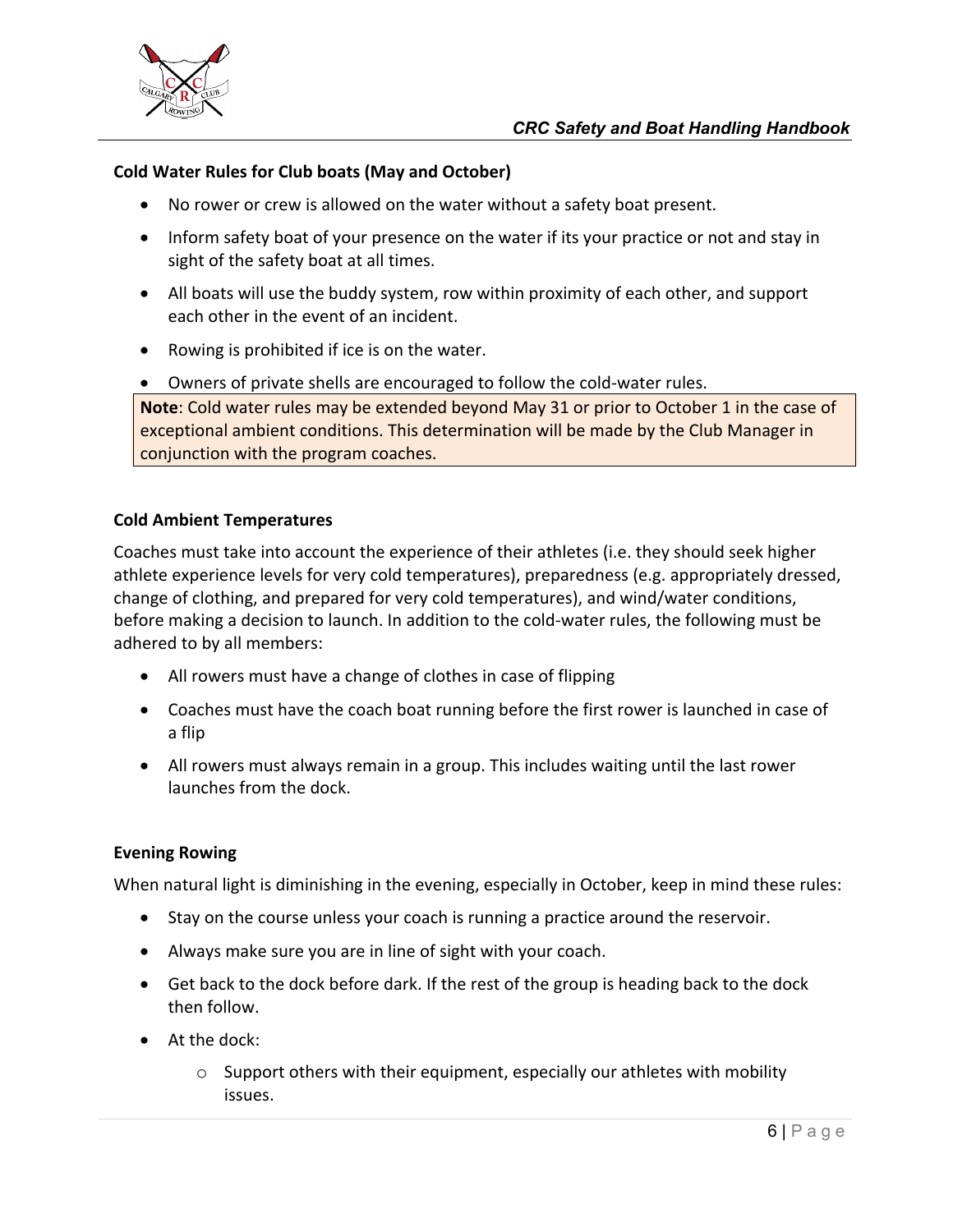

- o When the dock has cleared bring down the coach boat trailer for loading and place the chain across.
- $\circ$  Ensure that someone is managing the chain to ensure that no one trips over it in low light conditions.
- At the boat house:
	- $\circ$  Visually check to ensure that no one is left in the bays when the coach boat is rolled in. Accidents may occur when the coach boat is being rolled in while athletes are still putting away their boats.
	- $\circ$  Ensure that all rolling racks are pushed all the way in before rolling in the coach boat.

**Note**: Take your time in low light and evening rowing conditions to avoid injuries or equipment damage while on the dock, tarmac or in the boat bays.

## **Emergencies**

- Emergency response information is posted in the boat-bay office, by the shell sign-out book and the AED location beside the entrance to the rowing tank.
- The Club Manager (403-249-2880) must be contacted as soon as possible after the emergency event. The Club manager must contact at least one of the CRC Executive noted:
	- o President (Pamela Young)
	- o Vice President (Hans Verwijs)
	- o Secretary (Wanda Murin)
	- o Treasurer (Stephen Anstey)

#### **Equipment**

- Never leave any piece of equipment in a dangerous position or state that could cause injury.
- If a boat is damaged on the water, it should not be removed from the water till a staff member or coach can direct the retrieval efforts. This is to prevent further damage from occurring.
- Report any hazards or incidents to your coach or CRC staff members.

#### **Docks and Boathouse**

- Docks are to be kept clear of tripping hazards like shoes, clothes, water bottles and oars if not in use. Para athlete equipment (wheelchairs and para ladders) should be left in the middle of the dock when para athletes are on the water.
- Equipment must be stored in a safe state that will not cause injury or damage when it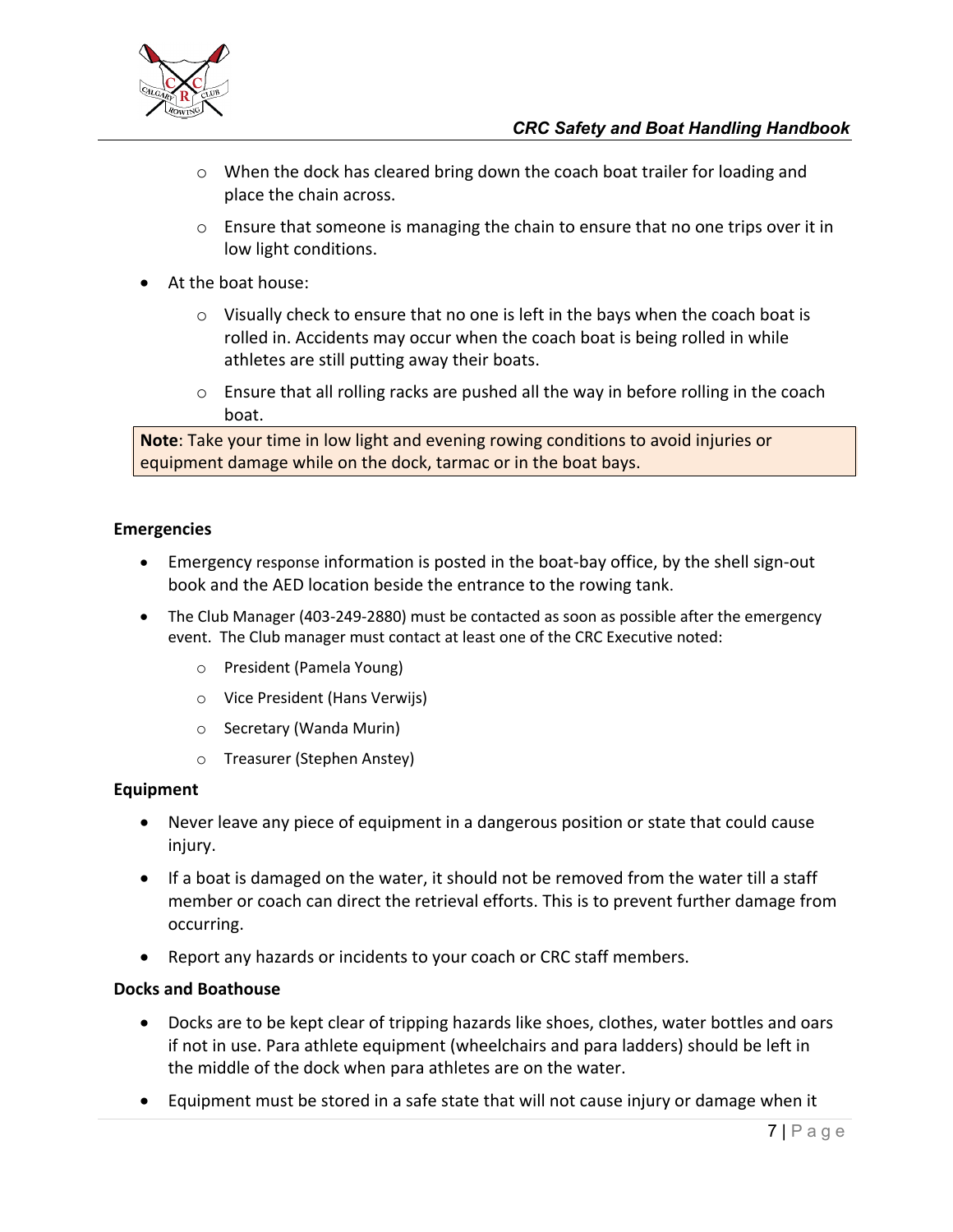

used next

#### **Gasoline Storage and Filling**

- Gasoline cans and boat gas tanks will be stored in the vented box outside the boat bays.
- The filling of gasoline filling cans and transferring of gasoline from filling cans to boat gas tanks will always be done by CRC staff in accordance with the Gas Tank Filling Procedure (appendix 3)
- The filling and transferring of gasoline will always be done at the gas station if at all possible.

#### **Incidents**

- Report all near-miss and actual incidents using the incident reportin tab in the iCrew app:
- https://www.icrew.club/incident

## **Swimming**

• There will be no intentional swimming in the reservoir.

## **First Aid Equipment**

There are first-aid boxes around the club, if you require them. They are:

- In the boathouse office (by the private bay 1)
- In the coach boats
- Under the Boat Log Book between Bay 2/3
- In the Club Managers' office

AEDs (automated external defibrillator) are in alarmed cabinets on the outside wall between boat bay 2 and 3 during the rowing season (May – September) and beside the entrance to the rowing tank (year-around). The AED on the outside wall between boat bays 2 and 3 is owned by Boat Patrol. Boat Patrol places the AED in the cabinet at the beginning of each day and removes it at days end.

## **Emergency Response**

Emergency response posters (Appendix 1) are posted in the coaches' office, beside the boat signout log book and beside the AED at the entrance to the rowing tank. There is a phone with direct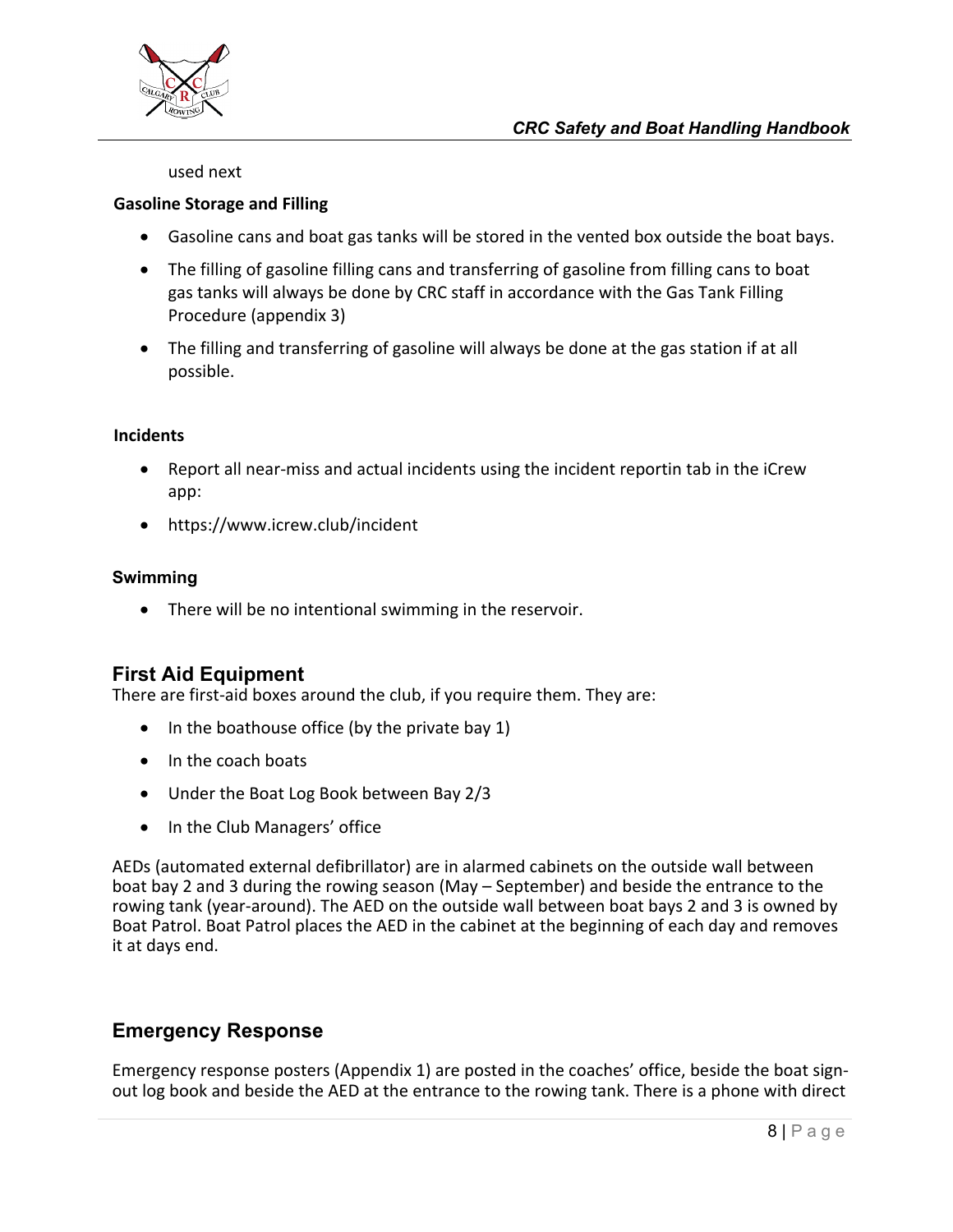

line to Boat Patrol outside of boat bay 3.

Sanctioned regattas will have their specific emergency response plans that build on the club emergency response plan.

## **Oar Handling Requirements**

- Inspect the oar for any damage and check that the collar is tight and secure. Collars are not to be adjusted unless authorized by the club manager or program coaches.
- Rowers will first bring oars down to the dock before taking boats out of the boathouse for pre-row safety inspection to speed up dock time.
- Oars are to be carried with the blade tips up and in front of rower's body to prevent damage to the corners from hitting surfaces and the tarmac. Grips can be replaced.
- Oars are to be stored in the middle of the dock in a neat pile with crew members oars. Oars must be placed spoon up on the dock (figure 1).





• Oars must be inspected after use for any damage and cleaned with the sanitary wipes provided to remove any bodily fluids (e.g., blood, blister serum etc) that may be on the grips.

## **Boat Handling Requirements**

Boats are expensive. Training is provided through learn to row programs and by the coach on how to handle singles and other coxless boats. The bow person of any coxless boat is always in charge of boat movement. In coxed boats, the coxswain will be in charge.

**Note**: Always ask for help to carry a boat if needed.

## **Steps to Take Out a Boat**

- 1. The bow person/cox **MUST** sign out the boat using the boat sign-out log
- 2. Recruit additional athletes to help bring a boat out if required.
- 3. All athletes must listen to their bow person/cox who will be in charge of safely bringing the crew boat from the boathouse to dock and on water.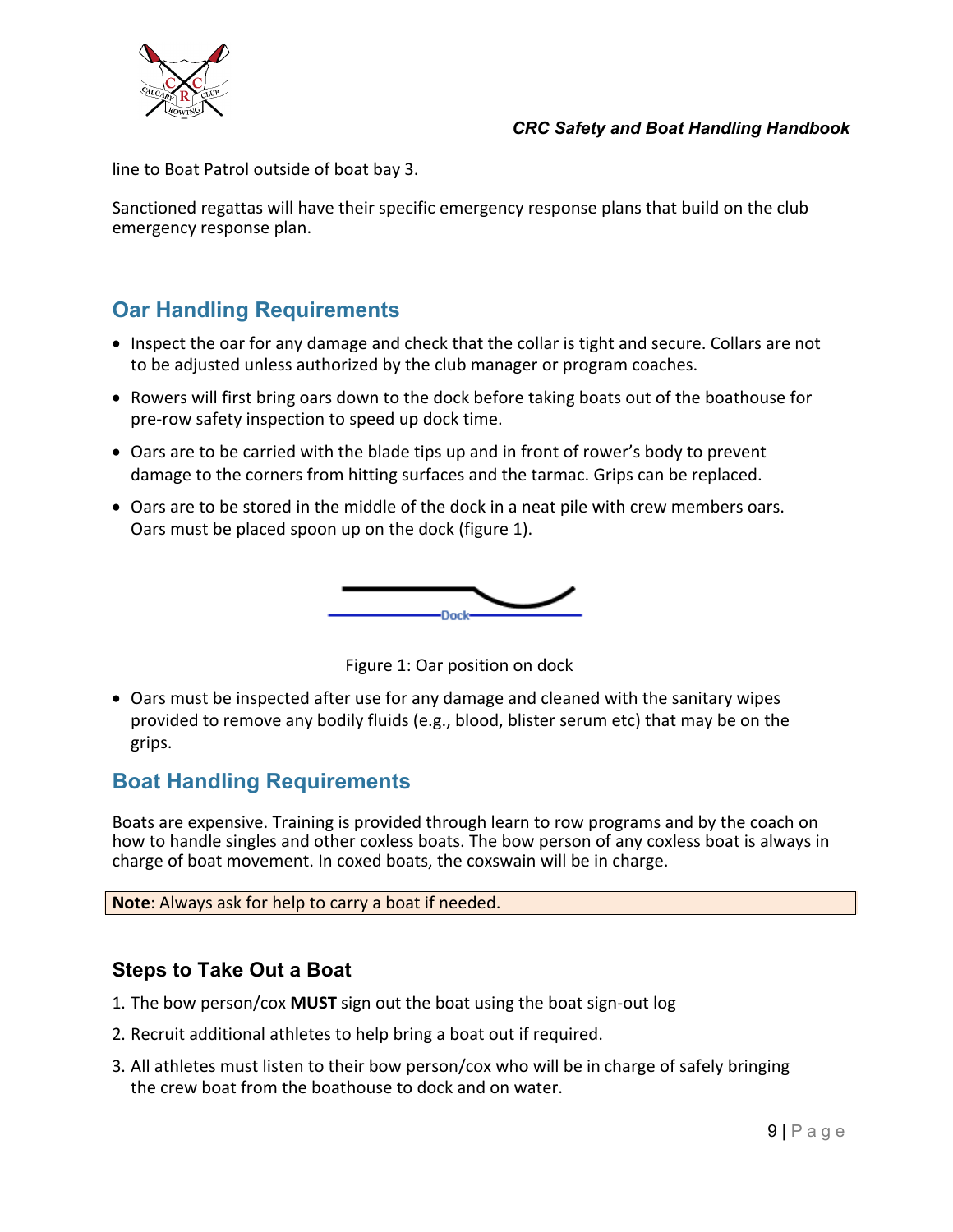

- 4. Position boat stretchers outside the boat house for a boat safety check.
- 5. Take the boat out of the boat house and carefully lower it to the stretchers for an equipment safety check. Lower the boat onto the canvas areas of the stretcher only. The boat must be checked for:
	- loose rigger and nuts
	- missing or worn heel restraints
	- missing or damaged bow-balls
	- hatch covers in place
	- seats and slides
	- and any other obvious defects to the boat

**Note**: If there is any damage please report on white board and tell your coach or a staff member. You can also log a damage report using the Damage Report tab in the iCrew app:

https://www.icrew.club/crewdamage?crewDamage=\*

- 6. When lifting, remember to lift with the legs. Never lift a boat with your back. Always lift boats with your legs and arms, keeping your back straight and the core muscles strong.
- 7. Watch out for hazards and move slowly. There will be other people around the club and on the dock. Call out to them to let them know you are moving towards them. Make sure that you do not hit them with any part of your boat. If the dock, or boathouse, is full of moving boats wait patiently before removing yours from the racking or placing it in the water.

## **Stepping into a Boat**

- Do not step into shells with your shoes on as debris from your shoes may damage the boat and slides. Leave your shoes on dock in a neat pile.
- Only step on the boat seat deck, particularly on the strip of sandpaper if it is present.

**Note**: NEVER step into the bottom of the boat as your foot will go through the boat.

## **How to Carry a Single:**

#### **By Yourself**

• Shell must be carried on the head or shoulder at the balance point. Both hands must be on the riggers when carrying on the head.

**Note**: If you have never carried a shell by yourself, always ask for help.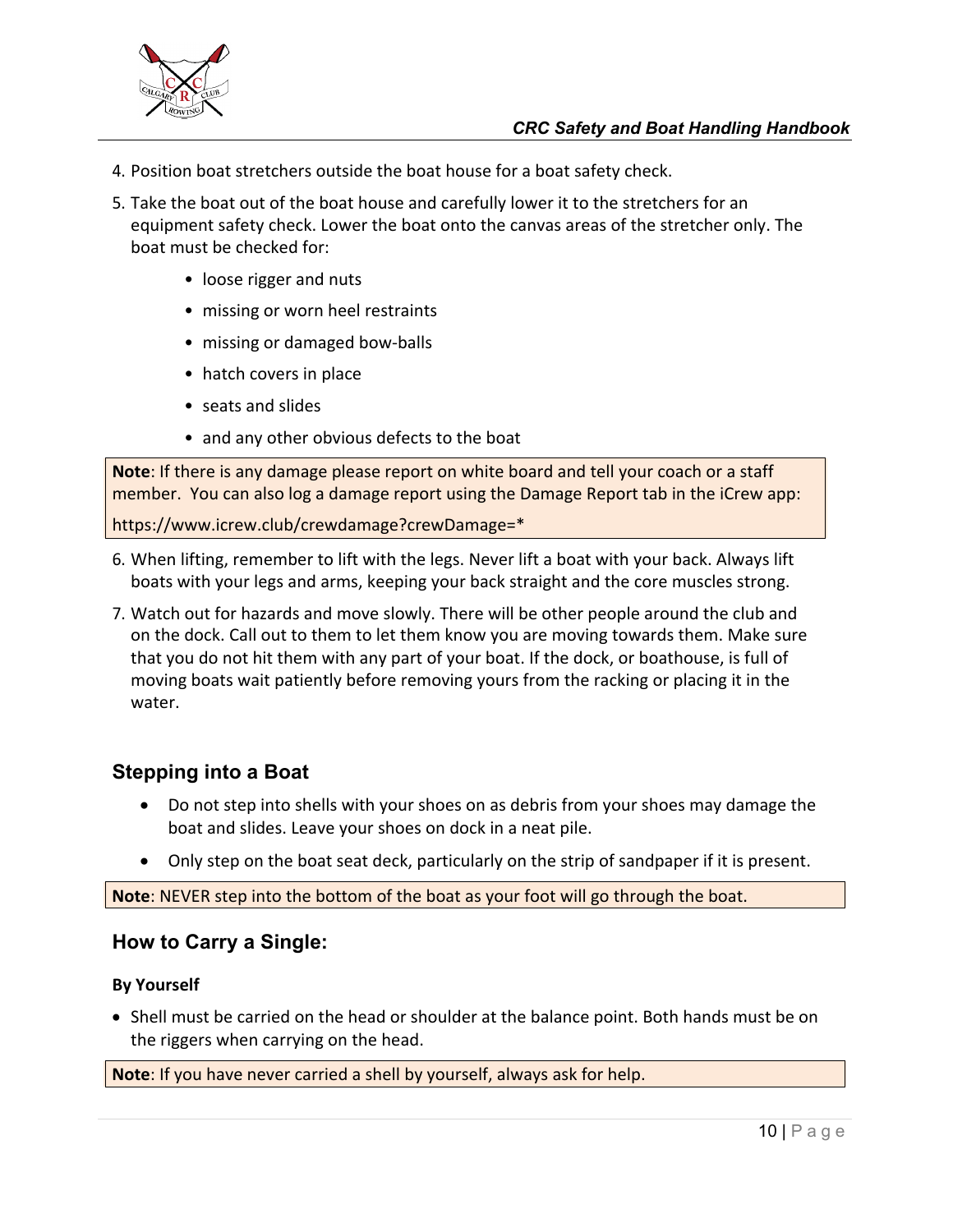

## *CRC Safety and Boat Handling Handbook*

- Lower stern end first to ensure fin is safe then lower the rest of the shell into the water.
- Carry level the single to the ground or ramp.
- When placing single in the water, place stern in the water first to ensure the fin is safe.

Do not overestimate your boat carrying abilities. Carry a single with two people if you are not an experienced rower or if its windy.

• One person is located at the boat name, the other past the fin.

## **How to Carry a Pair or Double**

- One person is located at the boat name and the other just past the fin but at least 1ft from each end of the shell.
- Both athletes must carry the shell on the same side.

## **How to Carry a Quad**

• Two people are located on each end of the cockpit (bow pair on the bow side of cockpit one on star and one on port, stroke pair at stern side: one on star and one onport).

## **How to Carry a Four**

• Each athlete is opposite their rigger and anticipates the backstay swing when the shell is lowered into the water.

## **How to Carry an Eight**

- Each athlete is opposite their rigger and anticipates the backstay swing when the shell is lowered it to the water.
- Cox helps lower boat to water and is responsible for the protection of the fin.

**Note**: When removing or returning boats to a rack, keep the "rack-side" riggers higher but just high enough to get the cockpit edge on the rack, then slide in. Don't try to go "straight in" sideways. This risks scratches/dings from above and scratching/dinging below.

## **Bringing the Boats Back into the Boat Bay**

- Stretchers need to be put out first, then boats moved from dock. All boats need to be wiped down before returning them to their dedicated spot in the boat bay.
- Check the boat for any damage that may have occurred or if there is blood in the boat or on the oar handles.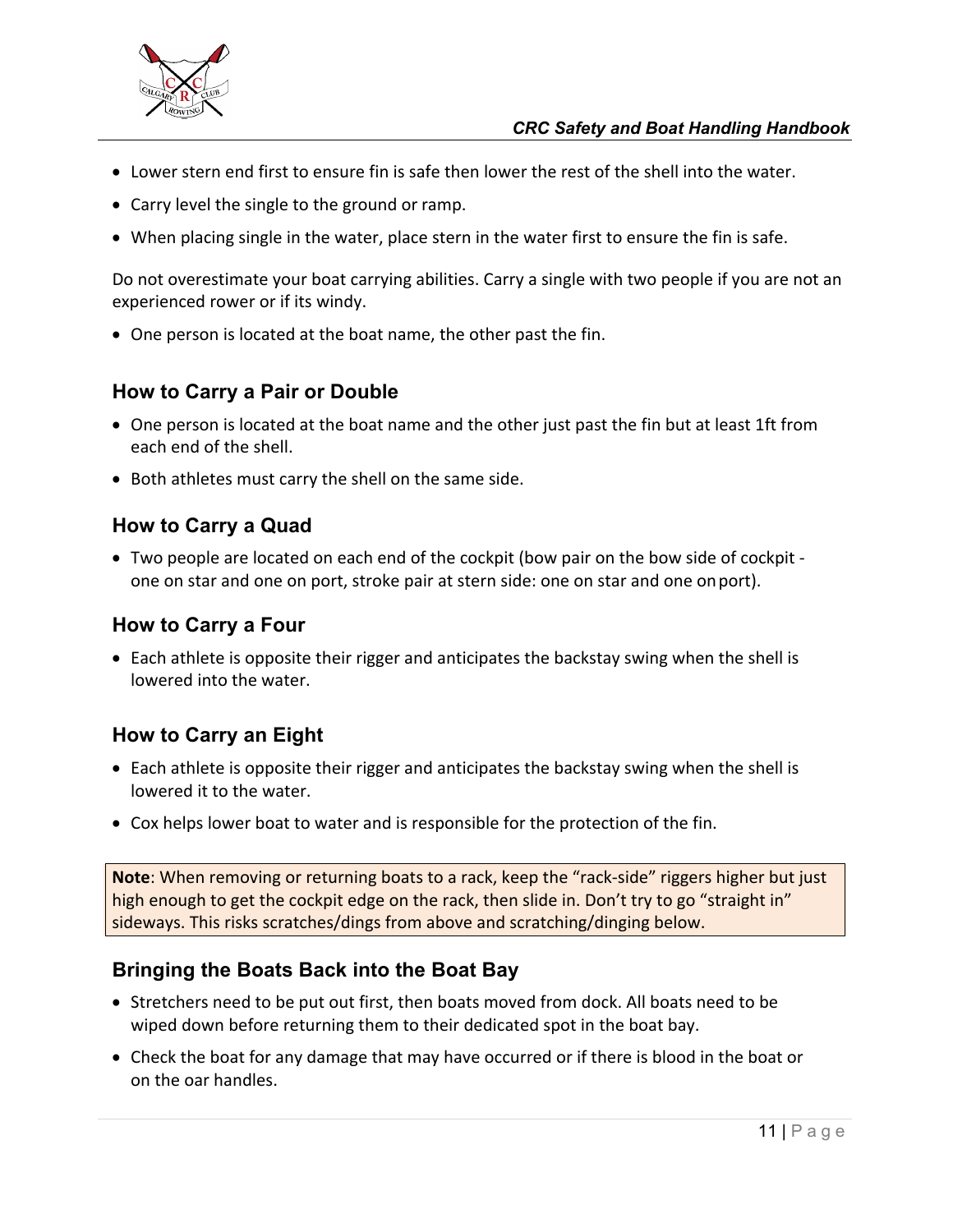

**Note**: Blood must be cleaned with bleach spray to avoid infection to other rowers

- Athletes must be aware of their surroundings and careful when putting the boat back on the racks.
- Recruit additional athletes to help bring a boat in if required.
- Ensure the boat is carried to its rack in its designated direction (e.g., bow or stern first)
- Once the shell is put on racks, gather your oars and return them to their designated location.
- The bow person or cox must report all issues/incidents/near-misses. Incidents include boat damage, flipping, injury, oar damage, crashes with another boat/ shore, etc. See the Incident Reporting Procedure on the CRC website or fill out the paper form at the boats sign-out binder.
- All issues with foot stretchers, shoes, slides, wheels and seats must be reported to coaches and noted on the white board by the boat sign-out log immediately so they can be fixed.
- Please fix issues such as missing bolts, flat washers, lock washers, nuts, speed washers by getting appropriate tools at the workbench. Ensure all the rigger and bolt parts are tight after your row and use a wrench to tighten should it be necessary.

#### **Rigging and Oars**

- Athletes will not change rigging on boats or oars unless advised by coaches.
- All boats will be rigged by the staff/coaches to make sure pitch etc. is set to boat type/weight club standard.

## **Code of Conduct**

## **Other Reservoir Users**

Be courteous. Do not overtake in dangerous places and always give another crew room. Always call out to other crews that are gaining water on you "Heads Up"; they may not see you and you may not be able to get out of the way in time. If the faster crew is passing on your port side, move to the starboard and vice versa.

## **Boat and Equipment Movement**

- Always give priority to crews coming off the water.
- As crews reach the end of their outing and prepare to approach the dock, those that arrived first should land first. If in doubt, the largest crews should be given priority so that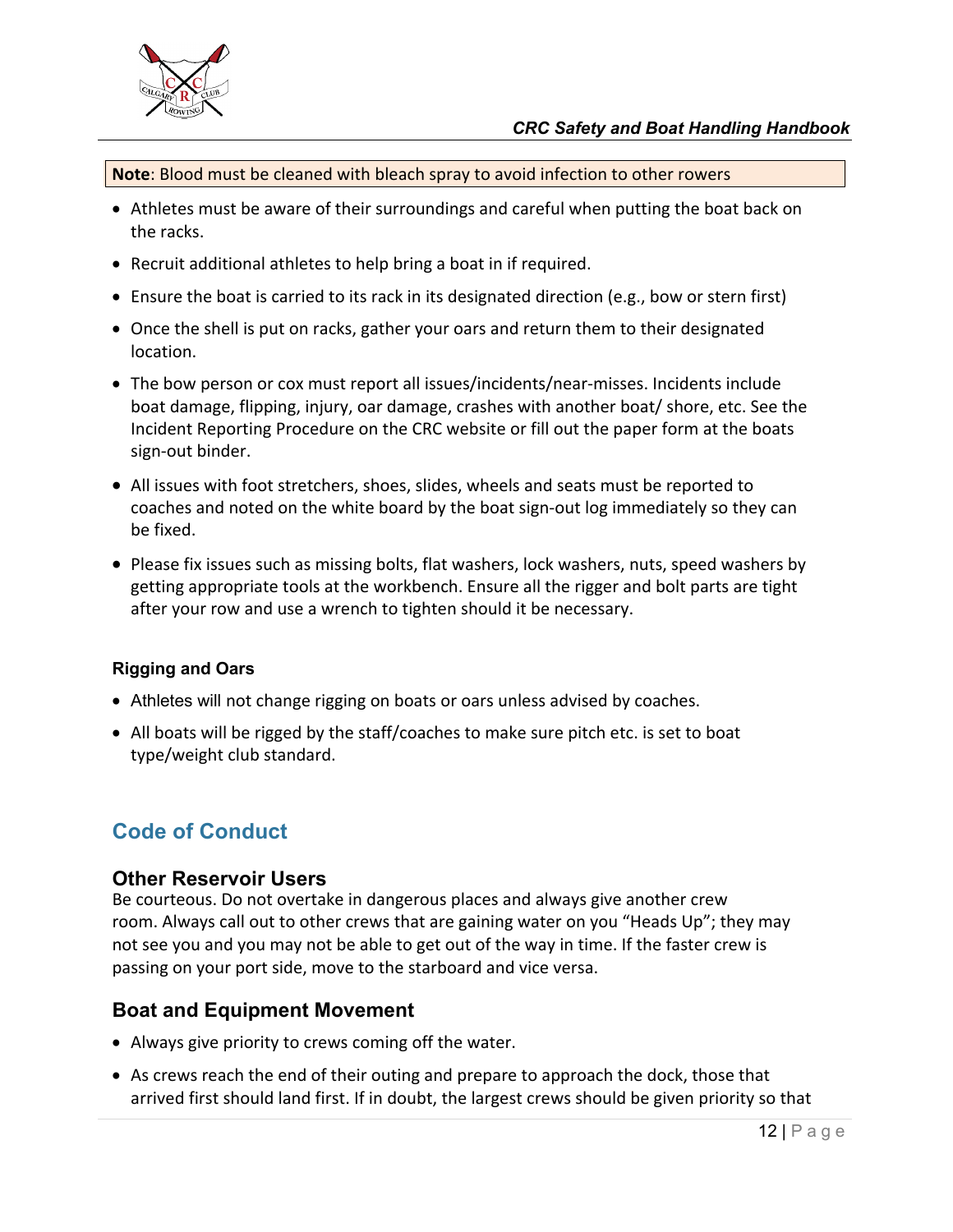

the fewest people are left waiting on the water.

- All rowers must launch and dock from the Rowing Club (causeway end) of the dock. Be respectful of other Glenmore Reservoir users.
- Use the full length of the landing stage so that multiple boats can boat and land at the same time within the Rowing Club (causeway end) of the dock.
- During wavy conditions, some athletes must hold the shell off from the side of the dock to prevent damage while the other athletes retrieve shoes.
- Always ensure that blades and stretchers are already nearby so that boating and docking can be done as quickly as possible. Be efficient with your and everyone else's time.
- Water bottles used in the boats must be inserted in a sock or other soft covering to protect the boat.
- Boats left on outside racks must be tied down. This is a requirement of our insurance.

## **Coach Boat Requirements**

All motor boats or other craft used for coaching, officiating, or for regatta safety must meet the minimum requirements as set down in the Canada Shipping Act-Small Craft regulations, and as modified, amended or added to by Provincial or Municipal bylaws.

Equipment safety ought never to take priority over the safety of an athlete in any situation.

## **Boat Transportation Safety**

The boat trailer must be maintained and licensed to the standards of the Alberta Provincial Government. Boats must be tied securely and individually to the trailer.

Trailer hitch and the towing vehicle coupling must be compatible. Safety chains will be affixed between the trailer and the club truck.

When transporting boats outside of the Province, all boats need to be cleaned, drained and dried. The vents need to be opened and boat compartments dried before boats are loaded onto the trailer. When transporting boats across provincial and federal borders, trailer drivers must stop at the mandatory boat inspection sites and inspections for Zebra mussels and other invasive species must be conducted in Alberta. The inspection results must be submitted to the CRC Club Manager. This is required to prevent invasive species from entering the Calgary reservoir.

## **Safety and Coach Boats**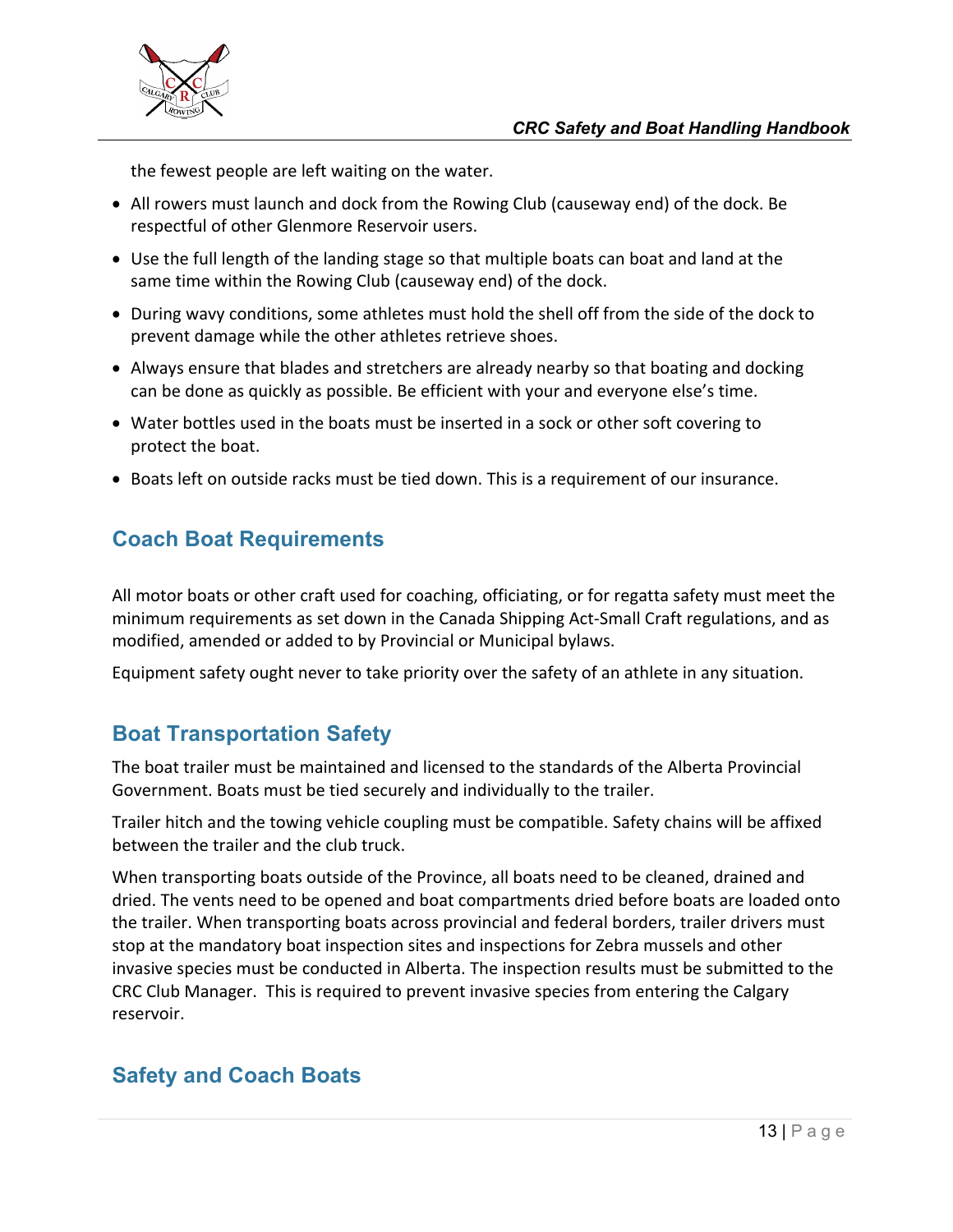

- Boats must to comply with Transport Canada requirements and include the following safety equipment:
	- Paddle
	- Bailer
	- Rope
	- Signaling device
	- Fire extinguisher
	- Tools for minor repairs to the rowing boats
- Those in the safety boat must wear DOT approved life jackets.
- Coaches must be familiar with the operating of an outboard motor as well as the practical applications involved with rescuing athletes (appendix 2).
- Coach boats will always approach a shell from the side where the wind will not push them into the shell, thereby further complicating a dangerous situation.
- All coaches will use local weather radar reports and assess wave and wind conditions before allowing boats onto the water. Coaches have the power to refuse the athletes the right to row in weather conditions deemed unsafe.
- Coaches must be trained in first aid and recognize the symptoms of heat stroke and dehydration that accompany hot weather conditions and hypothermia in cold weather conditions.
- The coach boat driver should have a cellular phone and the phone number to contact 911 or the City of Calgary Boat Patrol for assistance.
- Coach Boat Requirements:
	- Check the inflation of the coach boat. If ripples in the sides are seen use the manual pump located underneath the boat sign-out binder shelf.
	- Only CRC Staff members or coaches can drive the coach boat onto the trailer.
	- The securing chain on the dock must be used to winch the coach boat out onto the trailer

# **Personal Safety**

As members of the Calgary Rowing Club, we are fortunate to be part of a vibrant community and participating in a sport that we love. Club members are reminded that the CRC is situated in a public environment. As such, club members should be mindful of their personal safety. This may include, but is not limited to the following:

• working with a buddy to close the boathouse up after practice, rather than doing so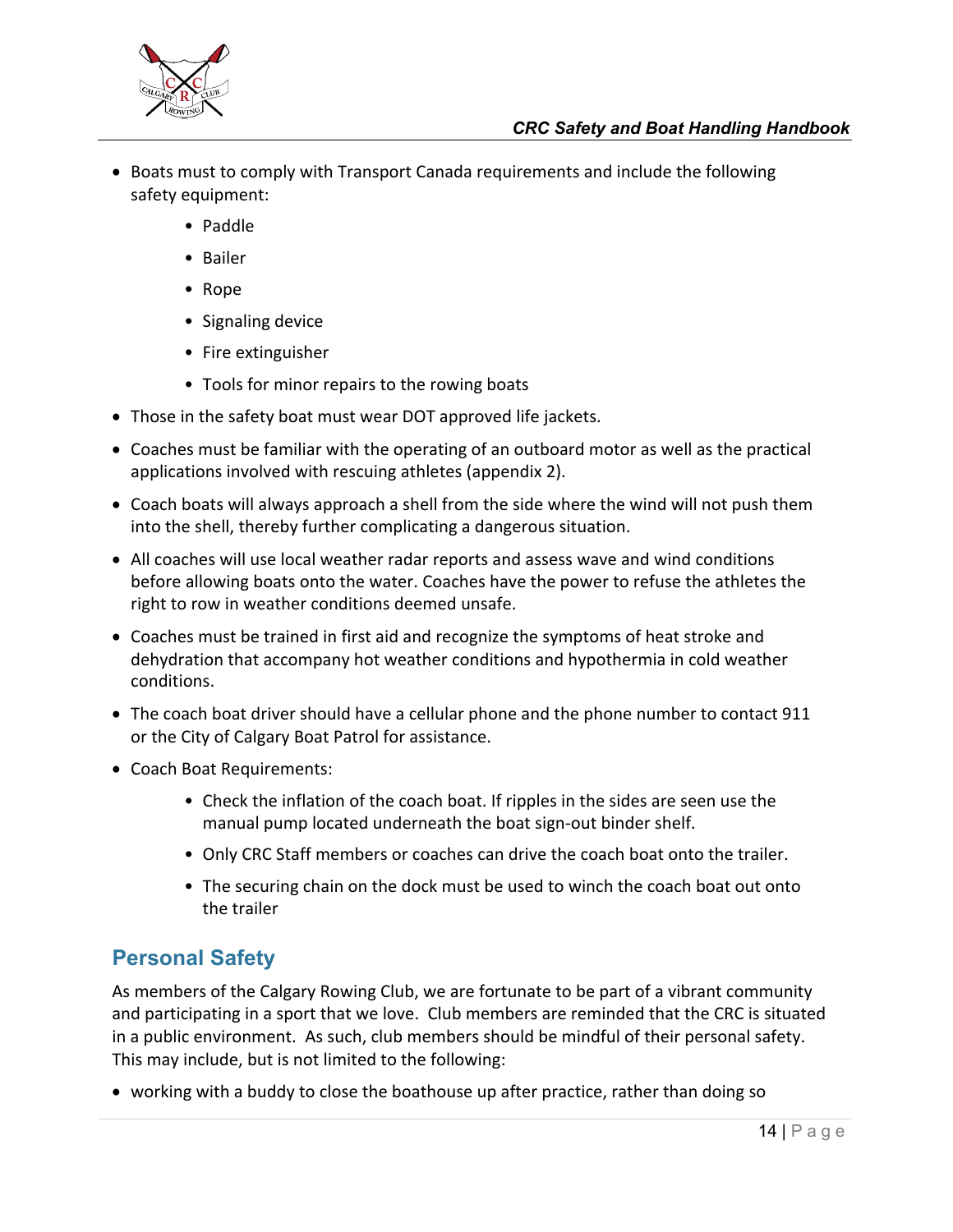

individually.

- Walking to your vehicles in the parking lot with a buddy following an evening meeting at the club.
- speaking to your coach or CRC staff if you are concerned about the actions of a member of the public around the boathouse/tarmac.

## **Local States of Emergency, Pandemics or Catastrophic Events**

#### **Local States of Emergency, Pandemics or Catastrophic Events**

Local states of emergency, pandemics or catastrophic events (Emergency Incidents) will be defined as any circumstances that cause it to be unsafe or not possible to practice, race or train in the sport of rowing as one would under normal circumstances using the Facilities. This includes but is not limited to floods, pandemics, and severe weather.

All members, coaches, staff (whether paid or unpaid) and volunteers of CRC or other designated user groups (such as UCRC) are expected to follow CRC, ARA, RCA and government agency (City, Province or Federal) directives, including new or updated safety procedures, at all times during Emergency Incidents. The CRC will strive to have plans in place and documented procedures to follow, which may be updated from time to time as conditions change, as soon as possible after Emergency Incidents are declared. Until such time as CRC documents and disseminates CRC specific directives and procedures, the most stringent directives and procedures of ARA, RCA or government agencies must be maintained. Once the CRC has issued updated procedures, safety or others, to address Emergency Incidents those procedures will take precedence over all other directives and procedures.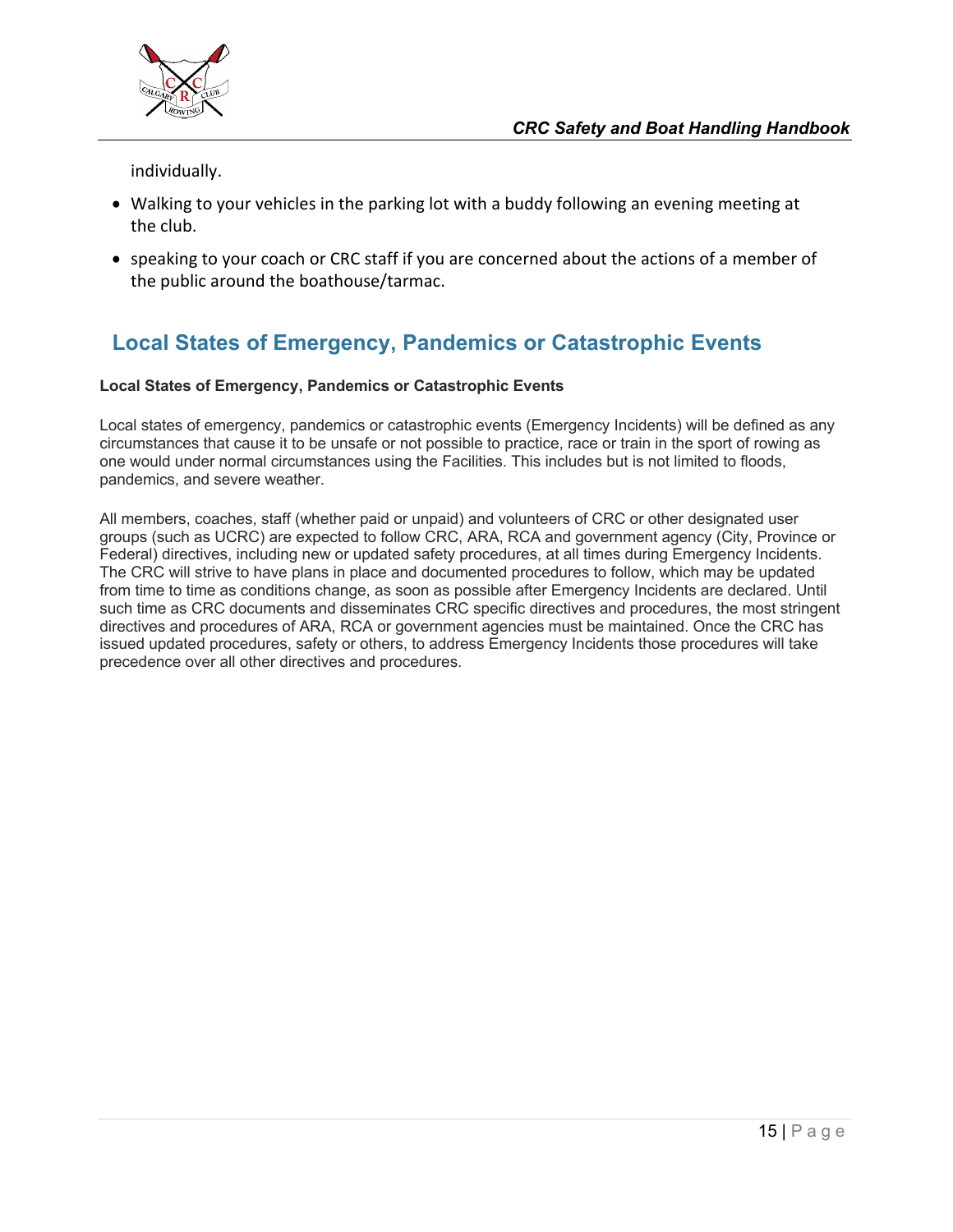

 $\mathbf{I}$ 

## **Appendix 1 - Emergency Response Plan**



# **Emergency Response Procedure**

# For All Emergencies Call 9-1-1

# **Required 911 Information**

## **Boathouse Address**

Calgary Rowing Club North Glenmore Park, West End of Glenmore Reservoir Directions: Go as far south onto Crowchild into the Lakeview community and into Glenmore Park. CRC is the big blue building on the left.

## 911 Script

## Ask for the fire department, no matter the severity of injury, a missing person or other circumstance.

... There is an injured person who needs medical My name is attention/ boat rescue, etc. He/She is located

The CRC boathouse is located in North Glenmore Park, at the West End of the Glenmore Reservoir.

I will send someone to meet the ambulance at the driveway to The Calgary Rowing Club.

DO NOT HANG UP: Stay on the line and answer any questions asked by the dispatcher. Provide dispatch with an alternate phone number if you are concerned about getting cut off.

## **CRC Emergency Contact**

Immediately after the 911 call is completed, contact the CRC Office Manager at 403-249-2880 with details of the event.

#### <u>Non Emergencies</u>

For non-emergencies (e.g.: stranded or swamped boats) call the Boat Patrol at (403) 371 - 8674.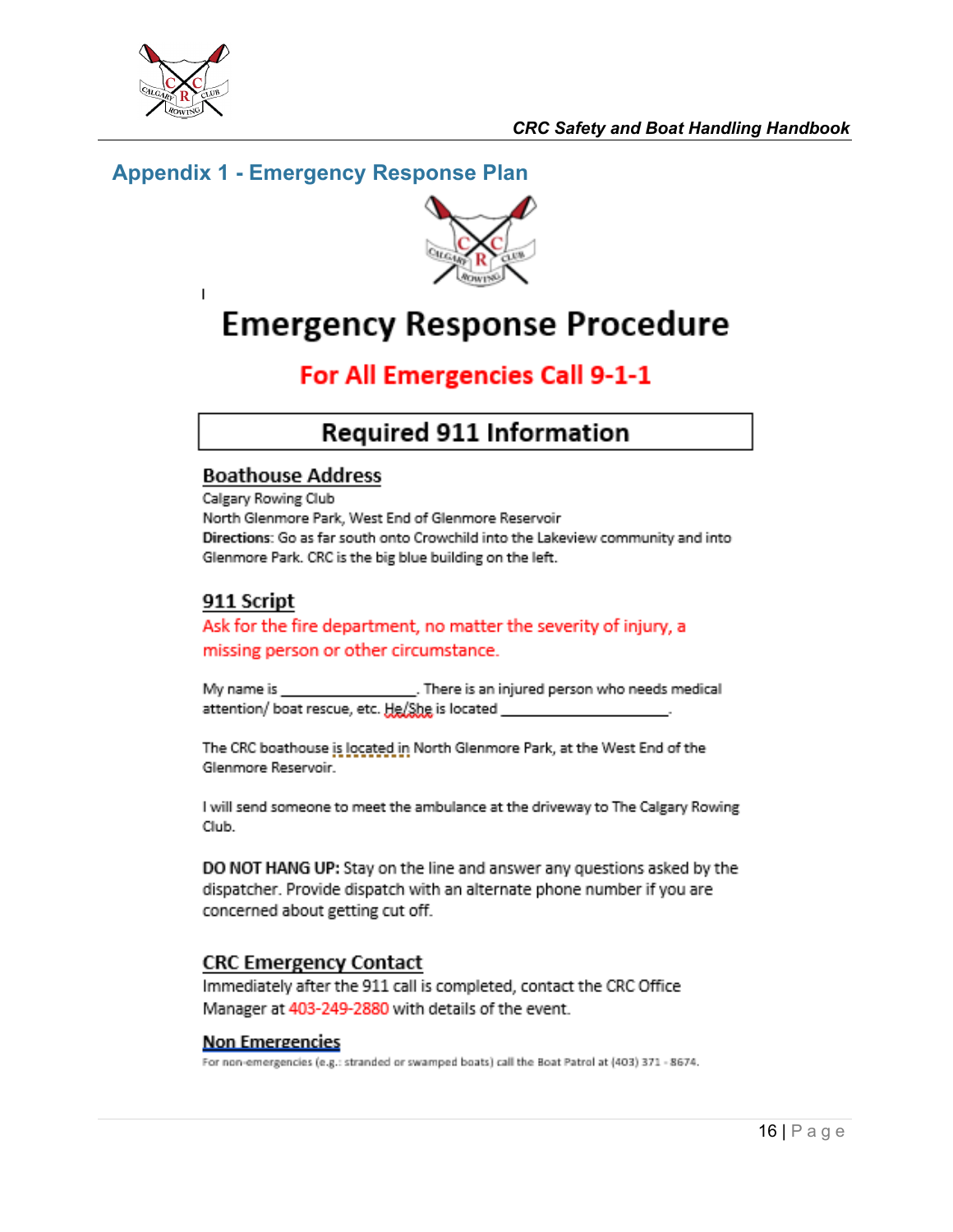

# **Appendix 2 – Rescuing Athletes**

Always remember that prevention is the best and first line of defense when dealing with dangerous situations.

Ensure all participants have their PFD's and know how to deploy them when rowing on the reservoir, and if conditions are unsafe, (i.e., very windy, extreme cold etc.) reschedule the session. For a learn to row group, ensure that everyone sticks together in the safest areas of the reservoir. Keep the group close together especially during the first few rows on the water when the skill level of the learn to row participants is low

A coach can be expected to be one of two situations when rescuing athletes.

- 1. Coxing a boat
- 2. In the coach boat

#### **Coxing a Shell**

If flipped:

- 1. Focus on obtaining the attention of the coach boat. Visual signaling (waving your hands etc.) to the coach boat is the most effective method as your voice may be difficult to hear over the sound of the boat motor.
- 2. If the coach boat is not nearby, do not leave the rowers alone in the water. A large group is easier to see than a small group.
- 3. Keep the rowers in the water calm by talking to them and reassuring them, advise them to stay with the boat, even flipped it will float and provides a floating platform for the rowers to rest against.
- 4. If temperature and hypothermia are a concern advise the rowers to try and raise their core out of the water by resting it across the boat. If necessary, have the rowers in the water deploy their PFD's.

### **In the Coach Boat**

If you are driving the coach boat, always have a general idea of the location of rowers on the water. If you are working with another instructor coordinate the route your rowers will take on the water and then stick to it. When you see that a shell has flipped:

- 1. First advise the rowers you are coaching that someone has flipped and that you will be attending to them.
- 2. If the group is together, have everyone stop rowing and stick together, if the group has separated, use your judgement but try and bring everyone back into a group in a safe and efficient manner (e.g., with traffic flow).
- 3. As you approach the flipped crew, remember that your priority is to make sure the rowers are safe.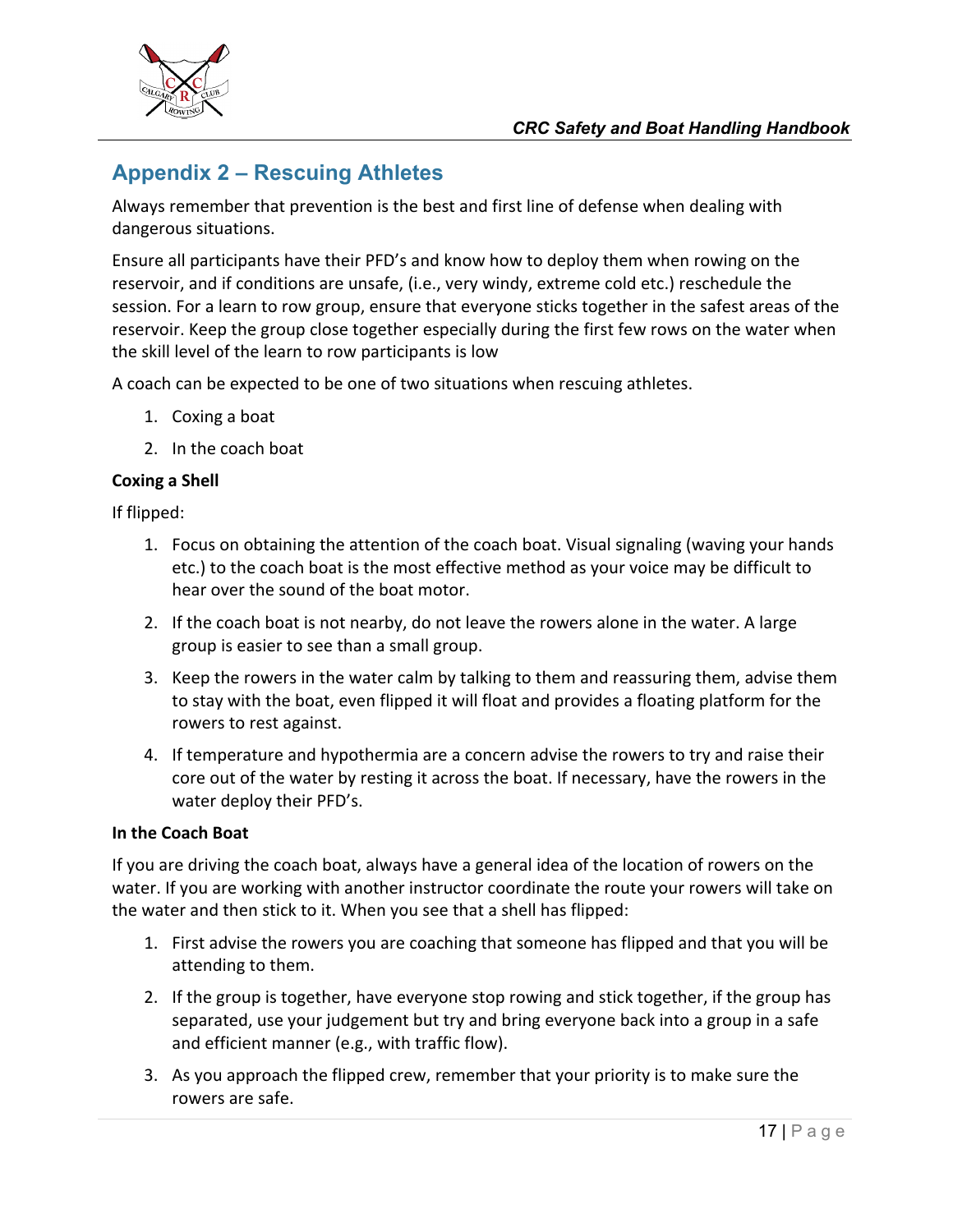

- 4. Note the location of the kill switch for the motor and approach the rowers in the water at a slow speed on the lee-ward side of the rowers.
- 5. Position the coach boat on the leeward side of the shell close to the rowers and keep the motor away from them. Once close to the rower, make sure that you use the kill switch to turn off the motor.
- 6. With the boat in neutral help the rowers into the coach boat, they should be able to grasp the rope on the side of the boat and pull themselves in. Some rowers may not have the upper body strength necessary and may require help.
- 7. Once the rowers are in the coach boat and out of the water, assess their physical situation, look for any injuries or signs of hypothermia. If you are concerned about their immediate health, return to the dock, the shell can always be retrieved later. There are aluminum safety blankets located inside the coach boat that you can use should the rower exhibit signs of hypothermia.

## **Retrieving the Boat**

To retrieve a shell after a crew has flipped:

- 1. Remove the oars. If the oars are not removed, they can become trapped under the hull and snap when the boat is being towed back.
- 2. Pull the shell up against the side of the coach boat right side up, while holding onto the riggers (you may require assistance in the coach boat for this) drive slowly back to the dock with the shell.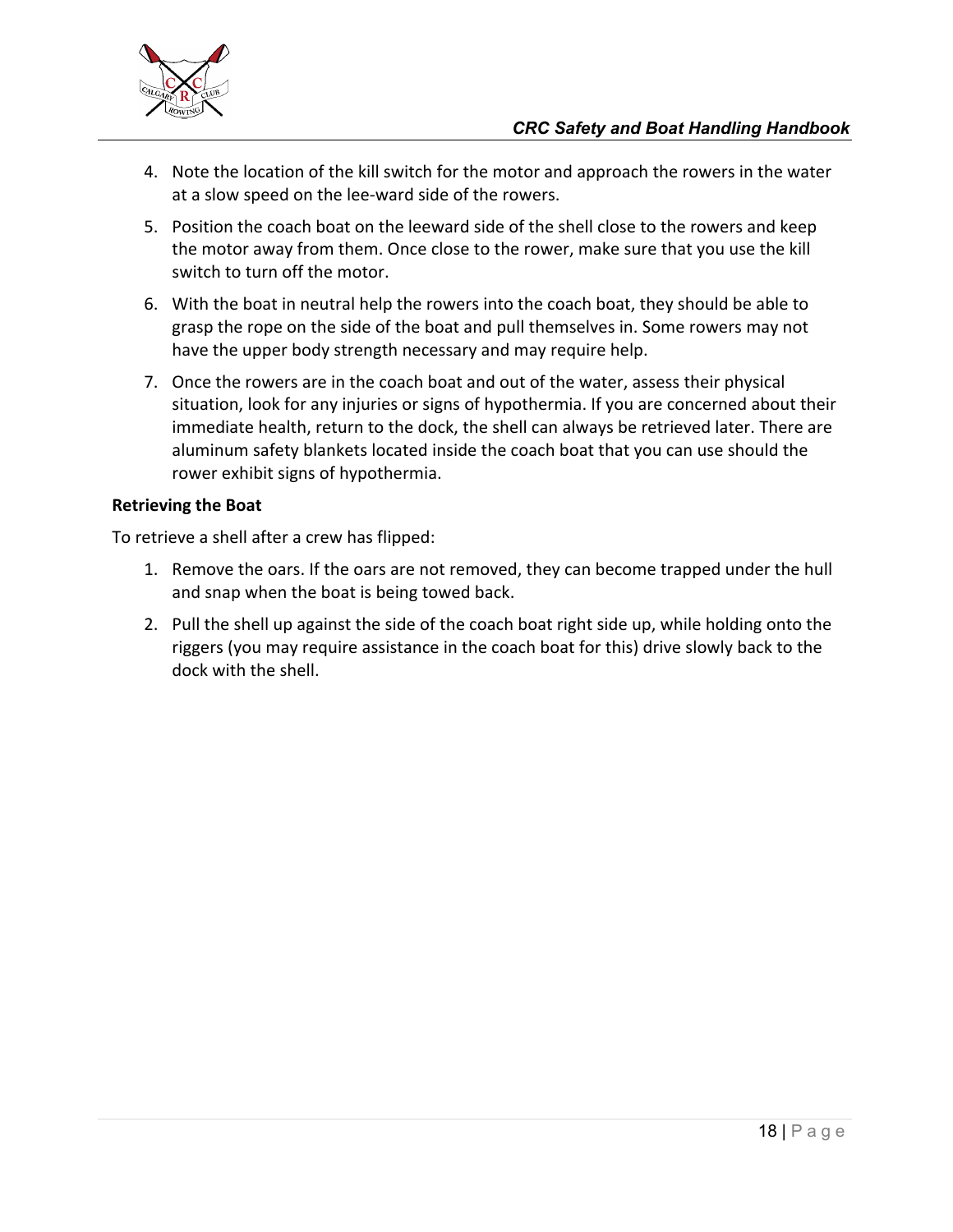

# **Appendix 3 – Gas Tank Filling Procedure**

## **Purpose**

The purpose of this procedure is to outline the steps when filling boat gas cans at a gas station and when filling a boat gas cans with a portable gas can. This procedure must always be performed by the boat house and **NEVER** by the water, on the docks or in a coach boat.

**Note**: all attempts must be made to fill boat gas cans at a gas station. This will remove the risks and hazards of filling boat gas cans on site with portable gas cans.

#### **Safety Requirements and Equipment**

The following must be used when executing this procedure:

- Review the Material Safety Data Sheet (MSDS) provided with particular attention to the Section 4 (First Aid Measures) and Section 8 (Personal Protection)
- Rubber gloves
- Eye protection (googles preferred)
- Spill tray
- Absorbent pads or cat litter
- Cloth rag or paper towel

#### **Procedure Steps**

Follow these steps to safely complete this procedure:

|    | <b>Steps</b>                                                                                                                                                                            |
|----|-----------------------------------------------------------------------------------------------------------------------------------------------------------------------------------------|
| 1. | Ensure that no sources or ignition are present.                                                                                                                                         |
| 2. | Place spill tray on the ground next to the gasoline storage area by the boat house.                                                                                                     |
| 3. | Donn personal protective equipment.                                                                                                                                                     |
| 4. | Inspect the boat gas can for any damage or deterioration. Do not use a gas can whose integrity may be<br>question.                                                                      |
| 5. | Place empty boat gas can in the spill tray and open up the boat gas can fill opening.                                                                                                   |
| 6. | Place the full portable gas can in the spill tray and follow the illustrated instructions on the side of the<br>portable gas can to properly assemble the fill nozzle for gas transfer. |
| 7. | Fill the boat gas can to a max of 95% full within the confines of the spill tray. This will allow some<br>expansion to occur especially on hot days. Replace the fill port cap.         |
| 8. | Once the fill is complete, disassemble the fill nozzle following the illustrated instructions.                                                                                          |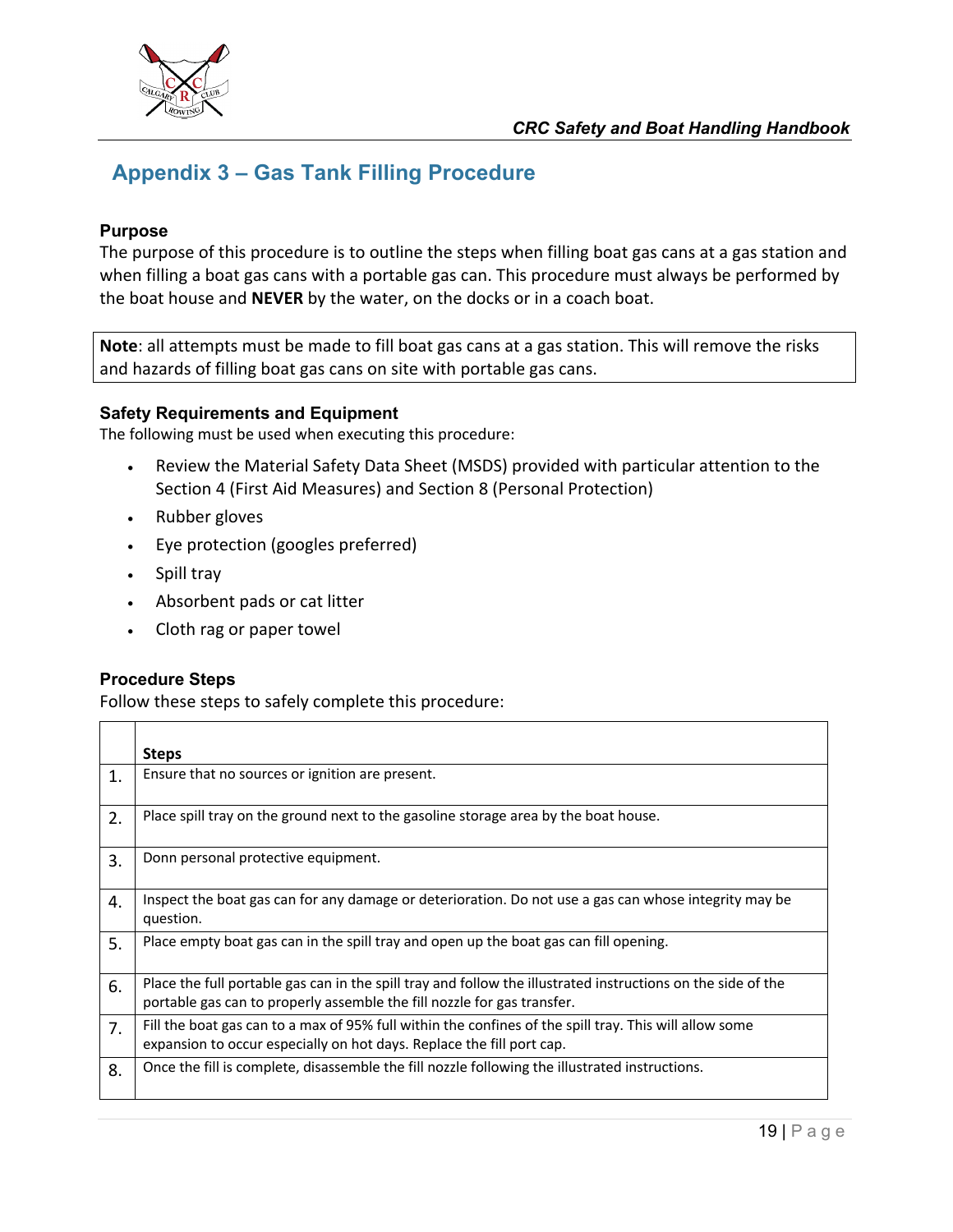

| 9.  | Wipe both the boat and portable gas cans clean to ensure any drips are captured.                                                                            |
|-----|-------------------------------------------------------------------------------------------------------------------------------------------------------------|
| 10  | Return the portable gas can to the storage area.                                                                                                            |
| 11  | Ensure that the boat gas can fill port is secure and walk it down to the coach boat. Obtain assistance if<br>needed. The boat gas can must never be dropped |
| 12. | When disconnecting a boat gas can hose from the motor, hold a rag around the gas connection to capture<br>any drips.                                        |
| 13. | Connect the full boat gas can to the boat motor.                                                                                                            |
| 14  | Ensure that spill tray is clean and dry before putting it away beside the gas storage location.                                                             |

#### **Abnormal Conditions**

Condition 1: Spill Occurs Within the Drip Tray

## **Steps Taken**

Follow these steps to prevent, stop or control the condition from continuing:

|    | <b>Steps</b>                                                                                    |
|----|-------------------------------------------------------------------------------------------------|
| 1. | Stop the filling process and determine cause of the spill (e.g., ensure tight connections)      |
| 2. | Wipe cans clean of any gasoline                                                                 |
| 3. | Use absorbent pads or kitty litter to clean up any spilled gasoline                             |
| 4. | Ensure that spill tray is clean and dry before putting it away beside the gas storage location. |
| 5. | Place all contaminated absorbent pads, kitty litter or rags in a garbage bag for disposal.      |